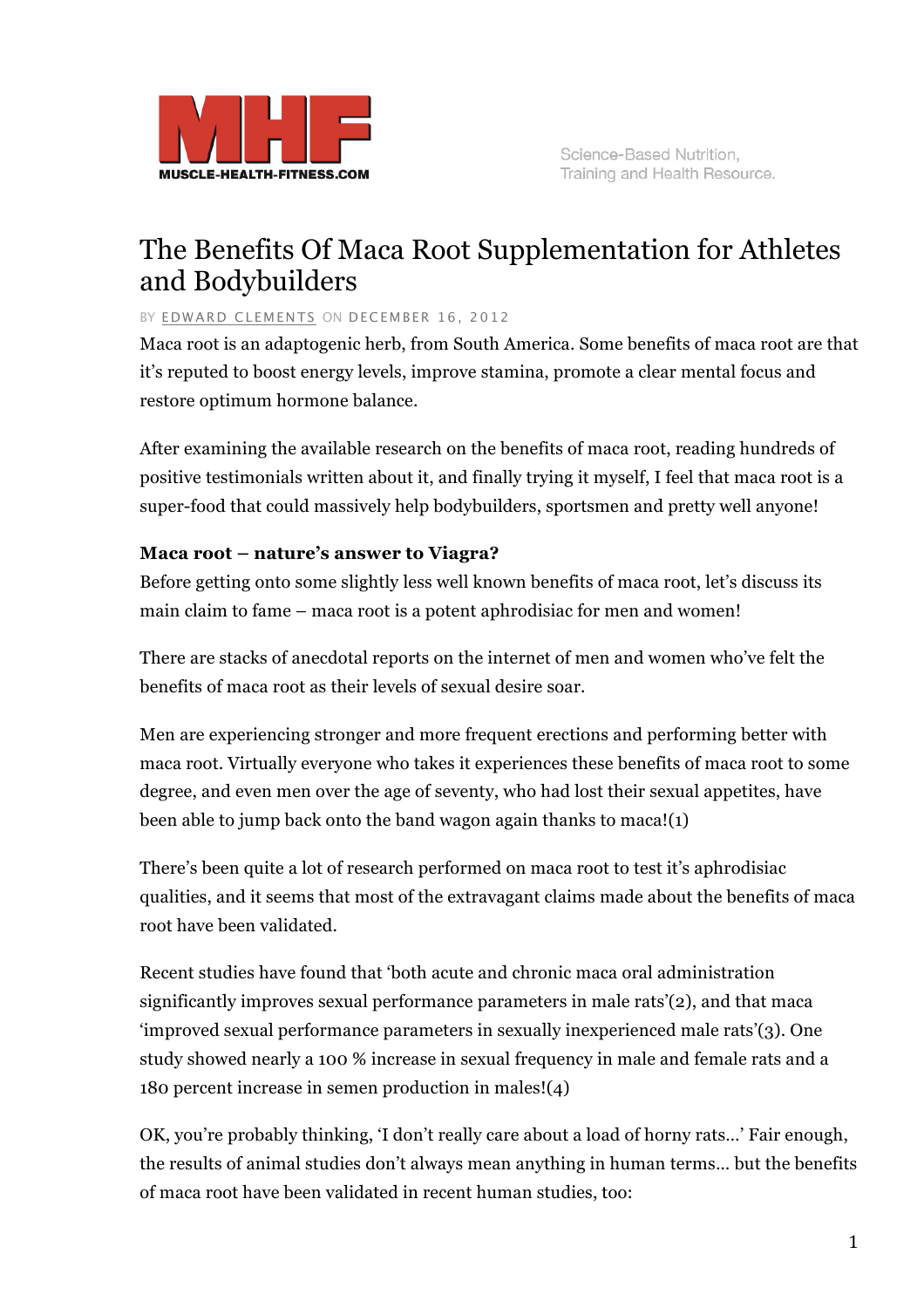In a four month, controlled study performed on adult men aged between 24 and 44, 'treatment with Maca resulted in increased seminal volume, sperm count per ejaculum, motile sperm count, and sperm motility.'(5) Other studies have shown benefits of maca root to be significantly increased levels of sexual desire in both men and women.(6)

I don't know anyone who doesn't want a higher sex drive, and given sex drive is considered by many as the most accurate measure of health and predicted life span, if maca root can work so well at improving sexual desire, and can even cause physical changes such as a higher sperm count, then I think we should be enjoying the benefits of maca root!

There are plenty of other powerful herbal aphrodisiac's out there, some of which, like maca, have performed very well in human trials.

You do not necessarily have to choose between taking maca or another product. Taking a herbal blend containing maca could give you the benefits of maca root as well as slightly different aphrodisiac effects from other herbs.

If taken with other powerful stimulants there's a chance maca could cause over stimulation at a normal dose. If this happens it's no big deal, simply reduce the dose or take a couple of days break from maca and then resume…

Garry P. Gordon, MD, former president of the American College for Advancement in Medicine, claims maca is "nature's answer to Viagra". There haven't been any direct comparisons done between the benefits of maca root and Viagra but, if maca is nearly as effective as Viagra, it should be your number one choice as maca doesn't cause the side effects that Viagra does.

#### **Benefits of Maca root for Diabetics?**

Maca root isn't generally reputed as being a herb that can help to control diabetes, but a 2007 study found that 2 weeks of maca supplementation to subjects fed a high sucrose diet 'significantly improved glucose tolerance, and lowered levels of glucose in blood.'(6)

Diabetics and those in a pre-diabetic, insulin resistant state have impaired glucose tolerance – maca root was able to greatly improve this condition even when eaten as part of a terrible diet similar to the typical modern diet!

These results should raise a lot of eyebrows within the Sporting and Bodybuilding worlds as improved glucose tolerance is the aim of pretty well every successful diet program out there!

While having improved glucose tolerance will benefit you in virtually every area of your life, the main reason better glucose tolerance will greatly benefit sportsmen and bodybuilders is through its link to improved insulin sensitivity.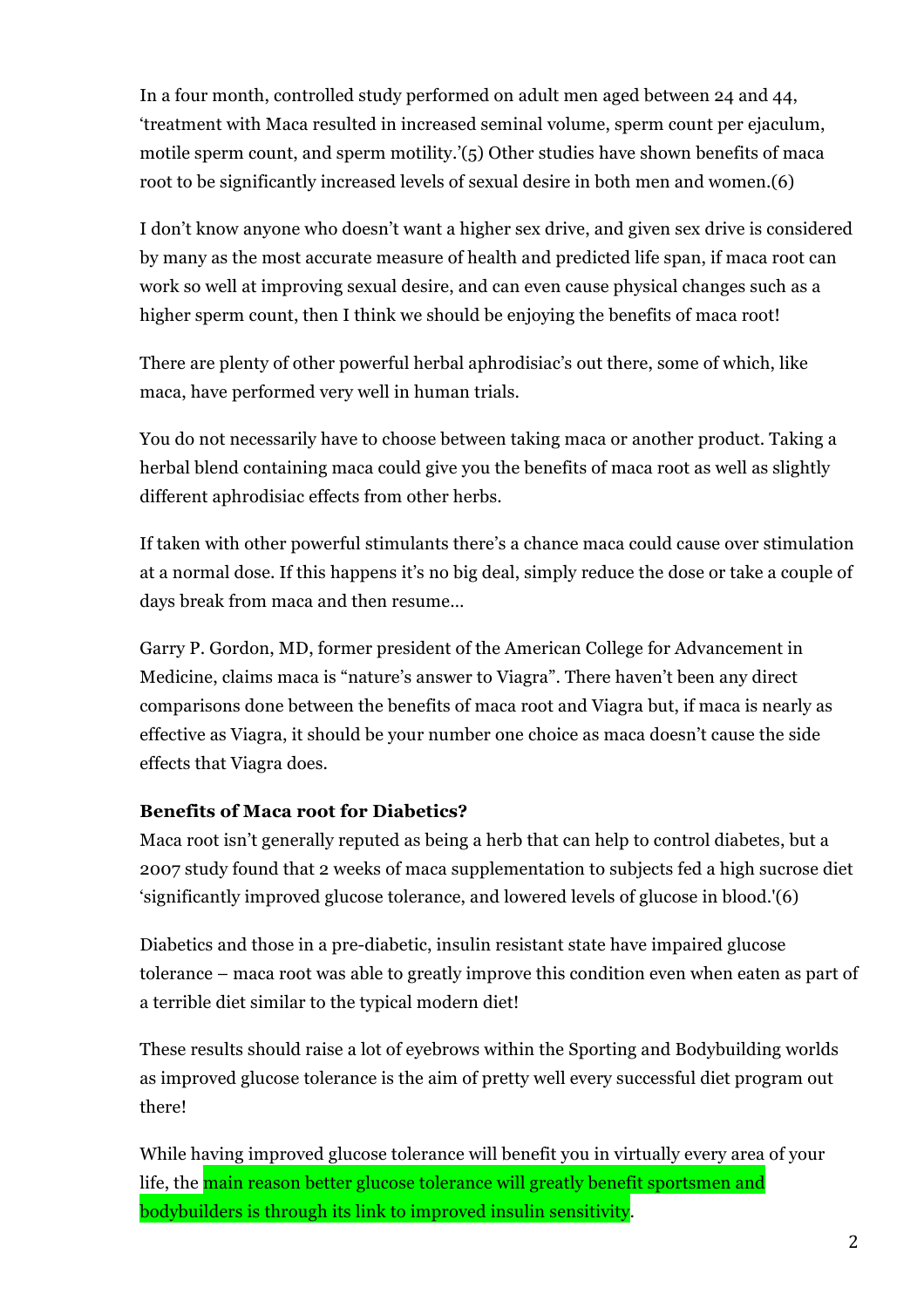Let's look at why (most of the time) we want to improve our insulin sensitivity:

### 1) Less fat and more muscle:

With glucose rising less dramatically after meals less insulin is required to store the energy consumed. Despite insulin being an anabolic hormone, most of us need to control it because, if it's spiked too often, you will likely end up with chronically high insulin levels. This situation, which many people in the western world are in, maximises the risk of fat gain and increases your chances of getting all of the modern chronic diseases such as heart disease, liver disease, hypercholesterolemia etc.

To gain improved glucose tolerance is the reason people choose to follow low G.I. or low carb diets, limit carbs to post workout, take supplements such as chromium, lipoic acid etc. – if this study can be replicated, and benefits of maca root are significantly improved glucose tolerance levels, then it should be part of every active person's supplement arsenal.

2) Easier dieting because of decreased hunger and cravings:

Improved glucose tolerance means more stable blood glucose levels, and stable blood glucose levels means less feelings of hypoglycaemia, less intense hunger pangs and the ability to go for longer without eating – naturally this will benefit anyone who is dieting.

Similarly, a stable blood sugar level tends to lead to better emotional stability. Without large peaks and troughs in blood sugar you will be able to make better food choices and will hopefully find it easier to control the urge to binge on junk food.

Also, in the long term, avoidance of great spikes in insulin will mean nutrients involved in insulin action, such as magnesium, are spared, leading to better micronutrient status. Unfulfilled nutritional needs is another reason why you might feel the urge to binge. EG. Magnesium deficiency is probably the main reason people experience such intense cravings for chocolate.

3) Marked improvements in important health parameters:

It's worth pointing out that this particular study also found 'Maca significantly decreased the levels of VLDL (very low density lipoproteins), LDL (low density lipoproteins), and total cholesterol, and also the level of TAG (triacylglycerols) in the plasma, VLDL, and liver. $(7)$ 

This means that maca is quite significantly improving a number of important human health markers – while it's slowly gaining popularity at the moment, these results suggest it's worthy of almost cult food status!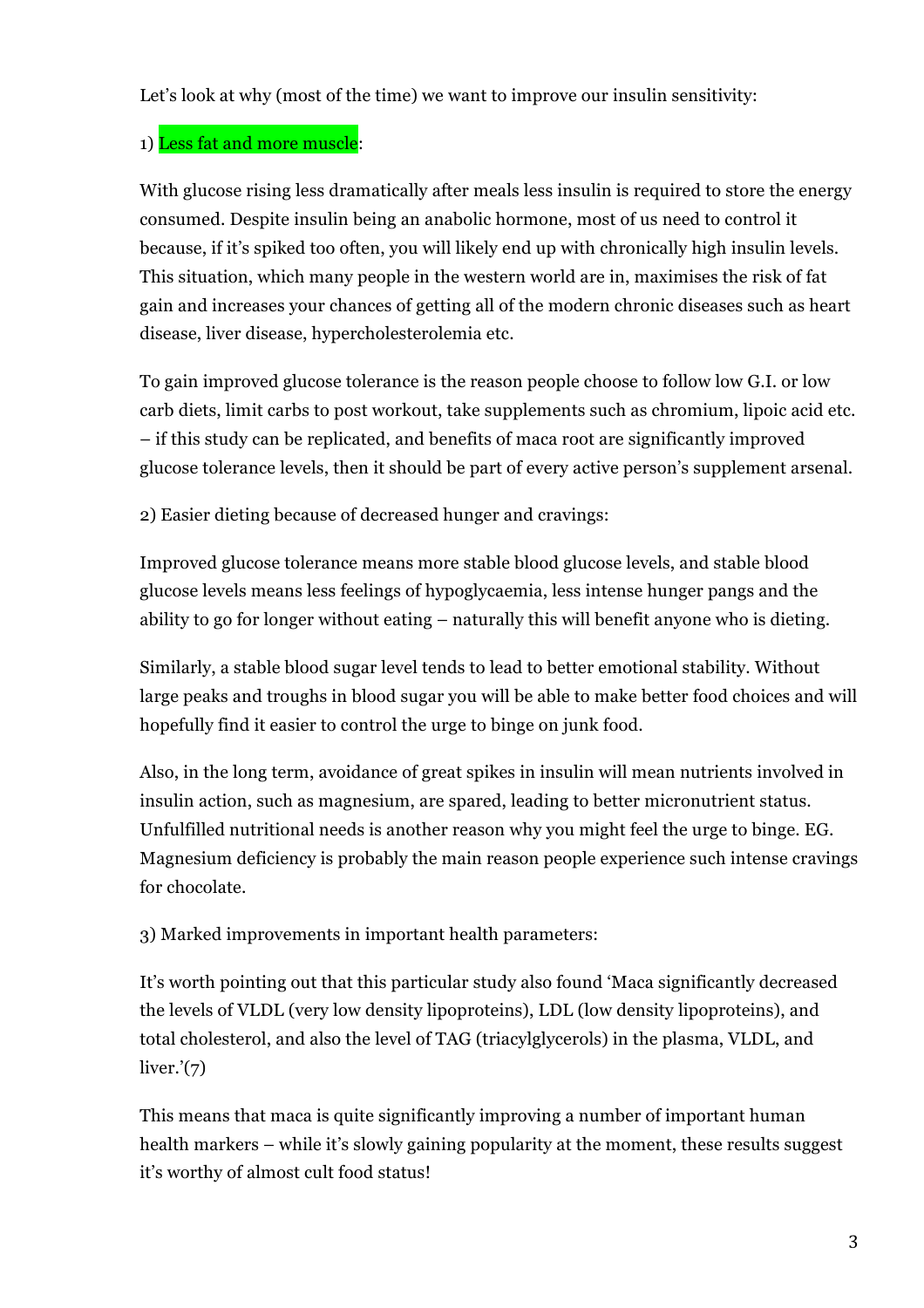An interesting question that arises from these results is whether maca's beneficial effects on glucose tolerance are causing the improvements in the other parameters, whether all improvements are independent of one another, or whether the improved glucose tolerance is a result of another variable changing i.e. is improved liver health meaning glucose is being utilised more effectively?

It's clear that more studies are needed to address these questions.

Also, an incredibly important question is whether the benefits of maca root on these health parameters will continue if you stop taking maca, or is maca just correcting health problems in a very quick time span?

Many people take maca at around 3 teaspoons per day for a few months to resolve their health problems and then feel they only need to take it occasionally to feel the benefits of maca root – this suggests to me maca is capable of making long lasting improvements.

#### **Maca root for arthritis:**

Maca is a traditional Peruvian remedy for arthritis and joint problems. This is one potential benefits of maca root supplementation that has hardly received any attention from modern researchers at all, but, if true, then maca could help a whole lot of sportsmen and bodybuilders out there.

To date, there has only been one study performed on maca to examine this claim, this being done in test tubes on human cartilage – findings were that benefits of maca root were increased NO (nitric oxide) levels in the cartilage. (NO is thought to naturally increase circulation and to decrease inflammation.)

I don't normally pay much attention to studies performed in test tubes as there's no guarantee at all that the results will translate to real life; however, when you hear of the benefits of maca root as a traditional remedy for arthritis, and it shows positive results in this study, I think it might be worth trying if you're not having success in controlling your symptoms.

I wouldn't buy maca solely for this purpose, as there are other great natural supplements out there helpful for arthritis, but given the other benefits of maca root I'd get it anyway and see if the arthritis improves as well!

## **Maca root could improve your workouts!** Increased stamina:

Many users report increases in stamina after taking maca root for only a few days. These increases in stamina may be a product of the more stable blood sugar levels maca produces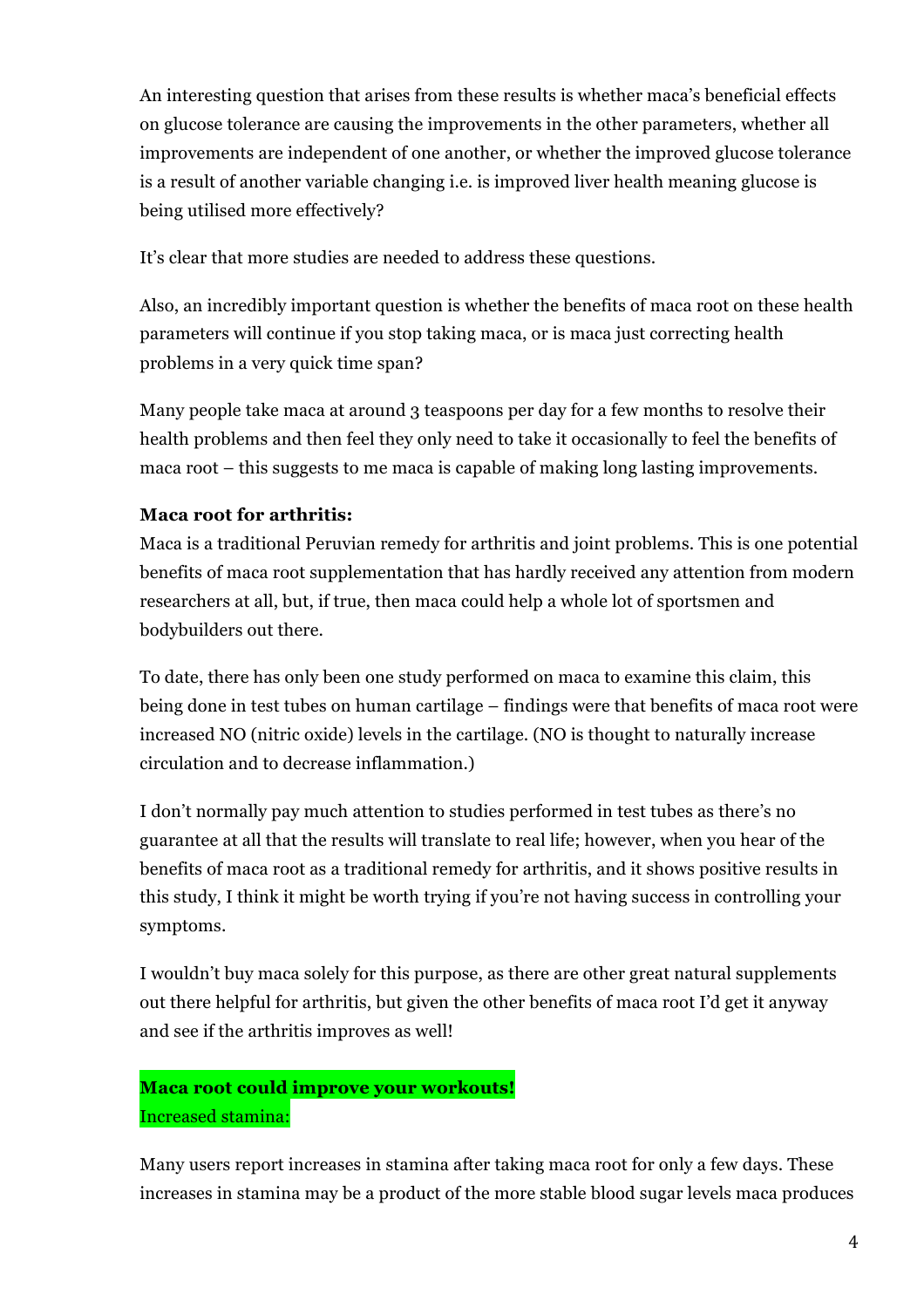coupled with the strengthening effect it has on the adrenals. Having **stable blood sugar** levels and healthy adrenal function means that more energy will be available for exercise when you otherwise would be getting low.

Obviously, increased levels of stamina are going to help endurance athletes such as runners and cyclists. Slightly less obviously though, better stamina levels are going to help you in your fat burning efforts by helping you to keep going at whatever cardio routine you're doing for longer, or by making the cardio seem easier, allowing you to do it at a quicker pace – therefore you burn more calories and lose more weight.

Increased stamina is going to make your annoying, unavoidable daytime chores less of an effort and leave you with more energy to hit the gym in the evening (or whenever). Maca might give you the extra lift you need to do a great workout.

#### **Improved strength:**

Maca was used by troops in the Tahuantinsuyo Empire before battle as a strength aid! I'm not suggesting that maca will allow you to suddenly lift 20 kg more on the bench, but taking it before a workout could help you in a number of ways:

-Carbohydrate taken immediately before exercise is believed by many to improve workout performance by supplying the muscles with the glycogen they need for high intensity exercise such as weight lifting. In addition to carbohydrate, maca root contains easily digestible high quality protein, small amounts of essential fats, and minerals such as zinc, calcium and magnesium, all of which have been shown to improve performance and reduce recovery time when taken before, during and/or after a workout.

-Benefits of maca root are *improved mental clarity or focus*. We all know that you need to be fully switched on when you attempt a PB in the gym – if you fail once you're done for the day.

-So much of sport or weight training comes down to CNS (Central Nervous System) training. Maca is a tonic for the adrenals that, theoretically, would allow your CNS to recover more quickly from stress therefore allowing you to attempt heavy lifts more regularly without experiencing burnout. A lot of weightlifters are having to give up taking on challenging cycles because of weakened adrenals… you could avoid this horrible scenario by taking maca root.

Benefits of maca root are a more positive mental outlook:

Maca users often report a much more positive mental outlook after only a few days of use, which isn't that surprising given it is recommended by South American doctors for treating depression. Positive people tend to exercise more often than negative or depressive people,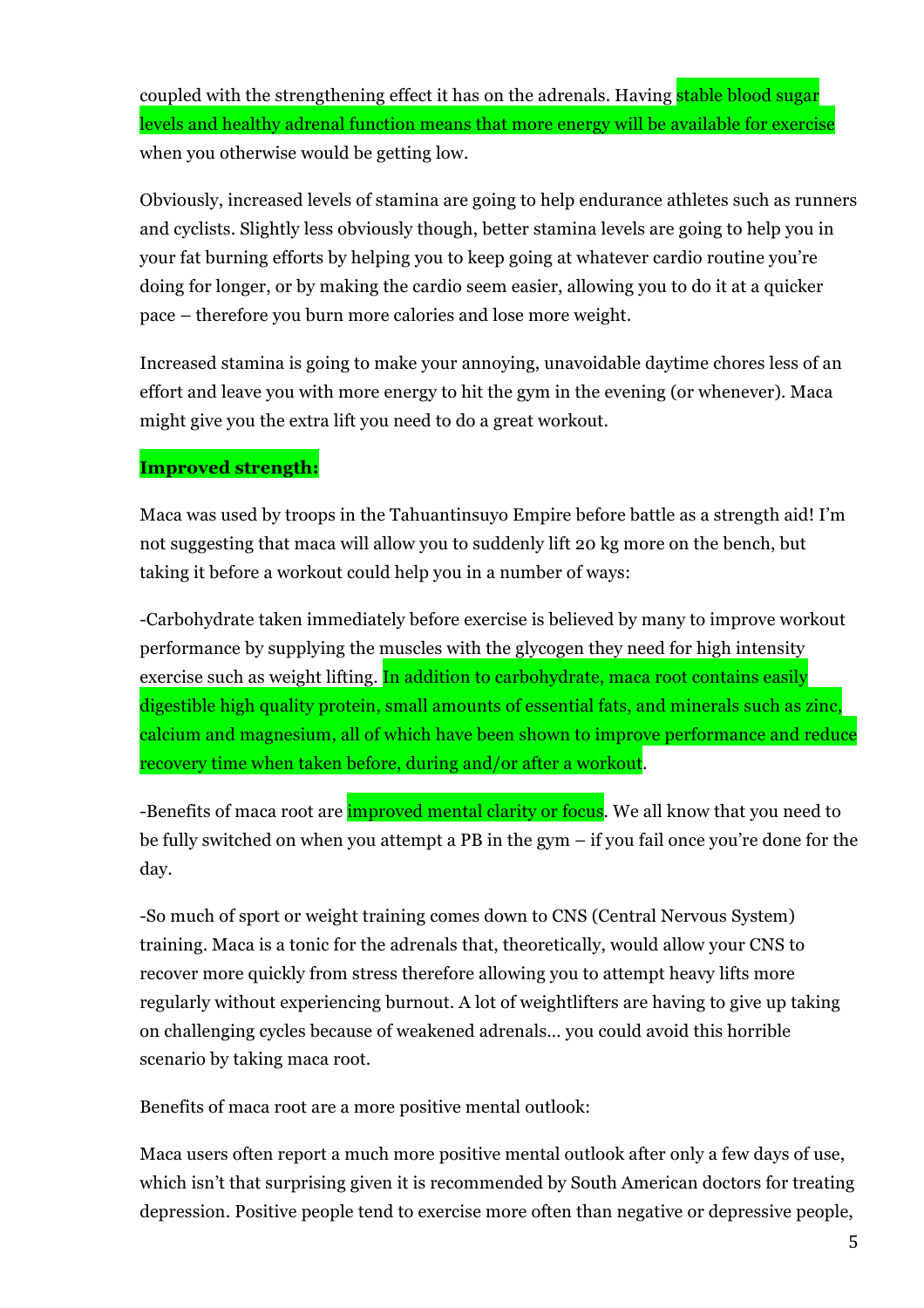so maca could help you lose weight and gain muscle simply by increasing your motivation to exercise!

#### **Maca root to manage estrogen:**

Maca naturally contains DIM (Diindolylmethane), an indole phytochemical that can be isolated from compounds found in cruciferous vegetables such as broccoli, brussels sprouts and cabbage. DIM has been found in animal and human studies to greatly improve hormone balance in both men and women, as well as to protect against some forms of cancer.(8)

DIM works by stimulating a more efficient estrogen metabolism:

It appears that DIM can support specific enzymes that work to increase the levels of good estrogen metabolites and decrease the levels of bad estrogen metabolites in the body. This means that estrogen isn't eliminated, a good thing since estrogen plays an important role in muscle building and is crucial to general health, but is channeled down a more healthy metabolic pathway.

This leads to greater free Testosterone levels!

By limiting the bad estrogen metabolites made from estradiol you increase your level of free testosterone, critical to muscle building, energy levels, sex drive and general health. At the same time DIM limits the production of DHT, a metabolite of testosterone that has been repeatedly linked to increased prostate cancer risk.

By effectively managing estrogen you can expect to immediately look more 'cut', due to less water retention, and can expect all the physiological and psychological benefits of higher free testosterone levels. In the long term, you will be less at risk of contracting estrogen related health problems such as many different types of cancer, and you will carry less body fat and have more muscle mass!

Studies show that DIM becomes much more easily absorbed when cruciferous vegetables are processed and/or crushed – this may explain why cooked maca powder increased rodent body weights in trials significantly whereas raw maca root did not.

Given that the maca you can buy is gelatinised or at least processed and powered, it is reasonable to assume that it will be a more bio available source of DIM than standard western cruciferous vegetables such as cauliflower or broccoli. Also given that a whole lot of people don't like broccoli, maca offers an alternative, concentrated source of DIM for athletes and bodybuilders.

I've taken a DIM supplement daily for a while now to support a favourable hormone balance. Loads of studies show that DIM offers great protection from unavoidable dietary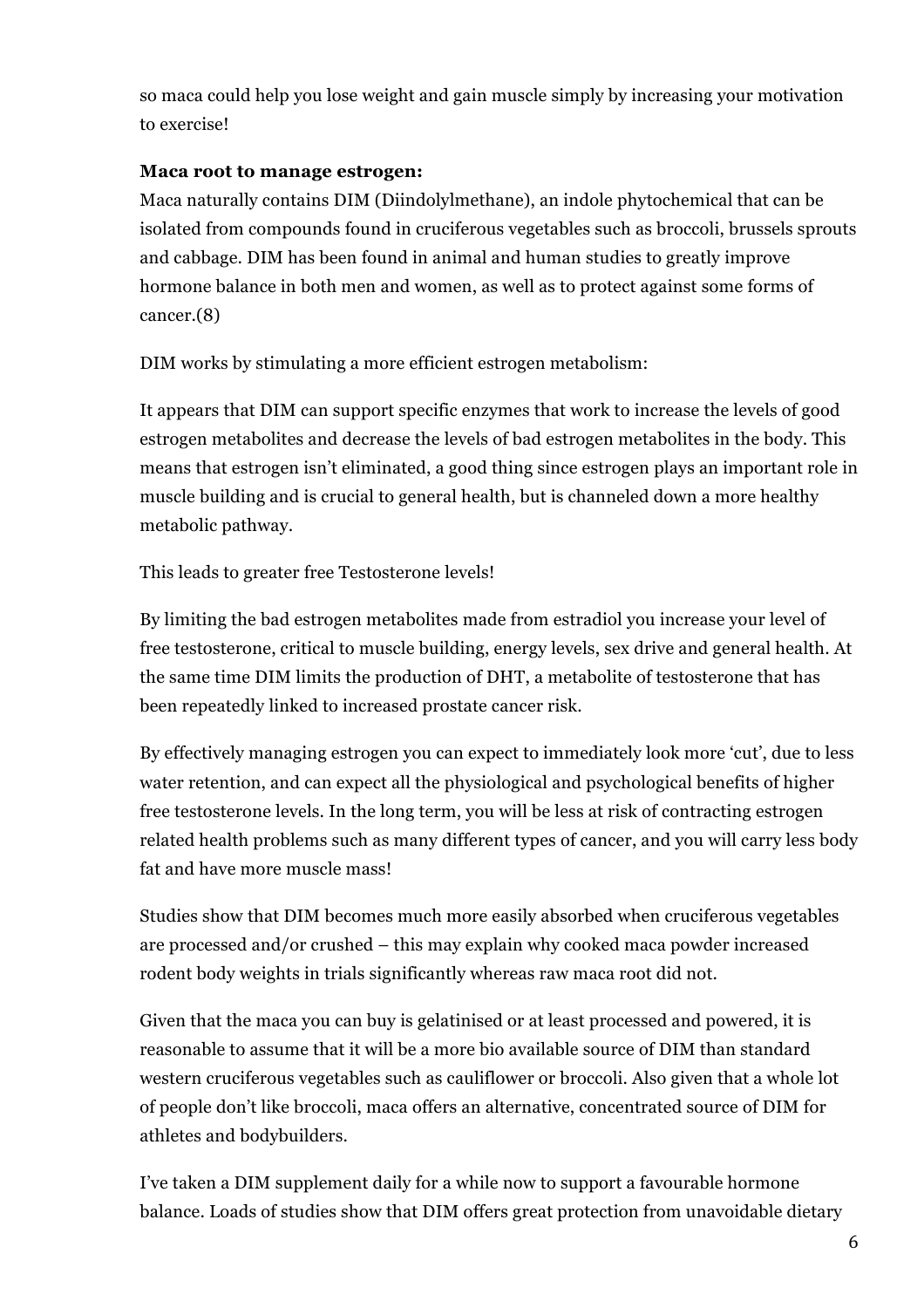and environmental estrogens, so it's not really surprising that maca improves a lot of peoples' hormone related problems.

**Side note:** There are other theories as to how maca reverses estrogen dominance. For example some scientists believe that the sterols in maca directly convert to Testosterone and Progesterone, and that these two hormones limit harmful Estrogens…

## **Benefits of Maca root are a higher metabolism causing fat loss and higher energy levels:**

Maca is known to cause an increase in body temperature for many users. I have definitely experienced this effect, with my average basal body temperature rising from around 36.8 degrees to around 37.3 degrees after fourteen days of taking 3 teaspoons of gelatinised maca per day.

There are many reports on the web from hypothyroid patients of their body temperatures increasing by as much as 2 degrees Celsius up to and above the normal basal body temperature of around 37.0 degrees Celsius (98.6 degrees Fahrenheit). These dramatic increases in basal body temperature tend to be achieved after a couple of months of using maca root consistently.

Your thyroid is your body's thermostat:

It is generally the case that low body temperature is indicative of poor thyroid function. While you probably wouldn't call yourself hypothyroid unless you found your basal body temperature to be at least a degree below the average 37 degrees Celsius, a body temperature of only half a degree below 37 is a good indication that your thyroid isn't functioning as well as it could be – Broda Barnes MD (a very influential thyroid expert) stated in 1976 that 40% of American people were hypothyroid, that is, had underactive thyroid glands.(9)

As is the case generally with maca root, there are not a wealth of studies and trials done to prove maca's ability to benefit the thyroid. However, one case study on the internet shows a man's T4 (thyroid hormone) level to have increased noticeably with maca according to blood tests(10).

Many people have had to reduce the dose of or stop taking their thyroid medication after a short period of using maca to avoid overstimulation – this indicates the benefits of maca root are increased thyroid hormone output, and therefore you don't require as much thyroid hormone from an exogenous source.

Improving thyroid function and raising body temperature could help sportsmen, bodybuilders and fitness enthusiasts primarily by increasing the rate of fat burning. If your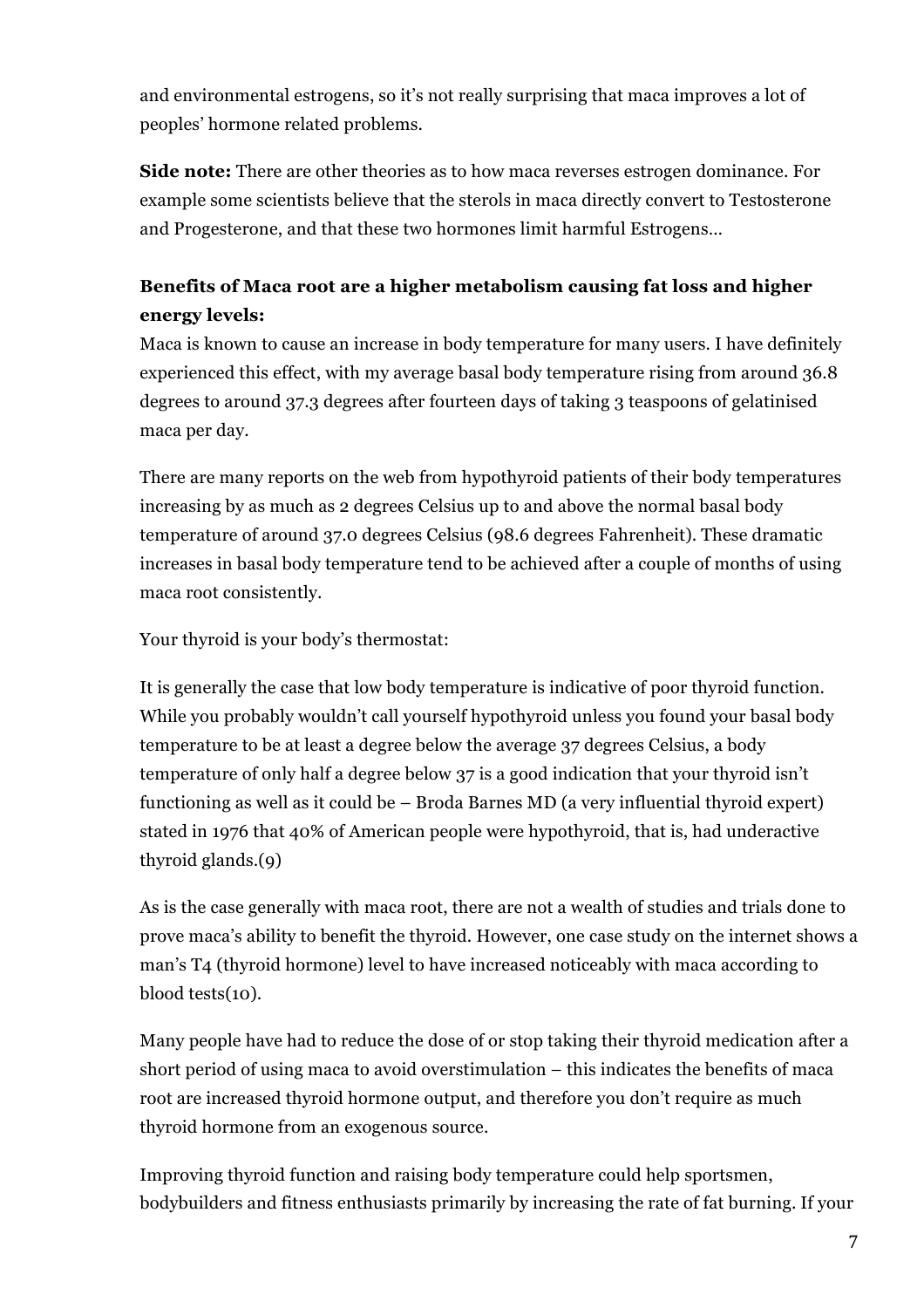thyroid is brought back up to speed it means you will be burning more calories  $24/7 - a$ primed thyroid is the key to getting really shredded!

But improved thyroid function also means a better functioning immune system, more refreshing sleep, less headaches and sinus problems, less joint pains, healthier skin, less menstrual problems for women, and the list goes on… Notice how this list mirrors the set of health complaints that maca is reputed to cure –could maca root be improving peoples' symptoms primarily by improving their thyroids?

There are already a number of legal supplements and illegal drugs taken by bodybuilders precisely for the purpose of revving up the thyroid. Examples of legal supplements are plant based selenium, iodine or guggulsterones, and Cytomel is a drug used to treat hypothyroid patients that, although only available by prescription, is used by bodybuilders on cutting cycles.

The theory in the bodybuilding world is that, for every degree your body temperature increases you burn 7 percent more calories, and it looks like maca can get you at least one degree up!

Stimulants such as ephedra, guarana and caffeine, used by bodybuilders to increase metabolism, work by increasing Central Nervous System (CNS) activity through stimulating the adrenals. A lot of doctors feel this will, in time, 'burn out' the adrenals, which would cause a whole lot of problems. Despite the general consensus, I'm yet to see any evidence that coffee will 'burn out' your adrenals, but what is certain is that the body adapts to these stimulants after a period of time and they do become less effective.

Judging by results of thyroid patients using maca root for extended periods of time, it does not look like the benefits of maca root are temporary – if maca is indeed rejuvenating, rather than simply using, the adrenals, then there is no reason why the benefits of maca root should not be permanent.

**Side note:** There isn't any documentation on whether maca root will raise your body temperature if you already have a normal body temperature. My guess would be that it may move you slightly above 37 degrees, as I've seen evidence that the optimum body temperature is higher than this, but given it is an adaptogenic herb that has traditionally been eaten in high quantities, I doubt it would take you above what's optimal. For example, whilst consistently being at 40 degrees C might help you burn fat, I doubt it's a particularly healthy situation to be in – at this temp. you'd probably never manage to get to sleep!

# **How to see if maca root is increasing metabolism:**

Basal body temperature test: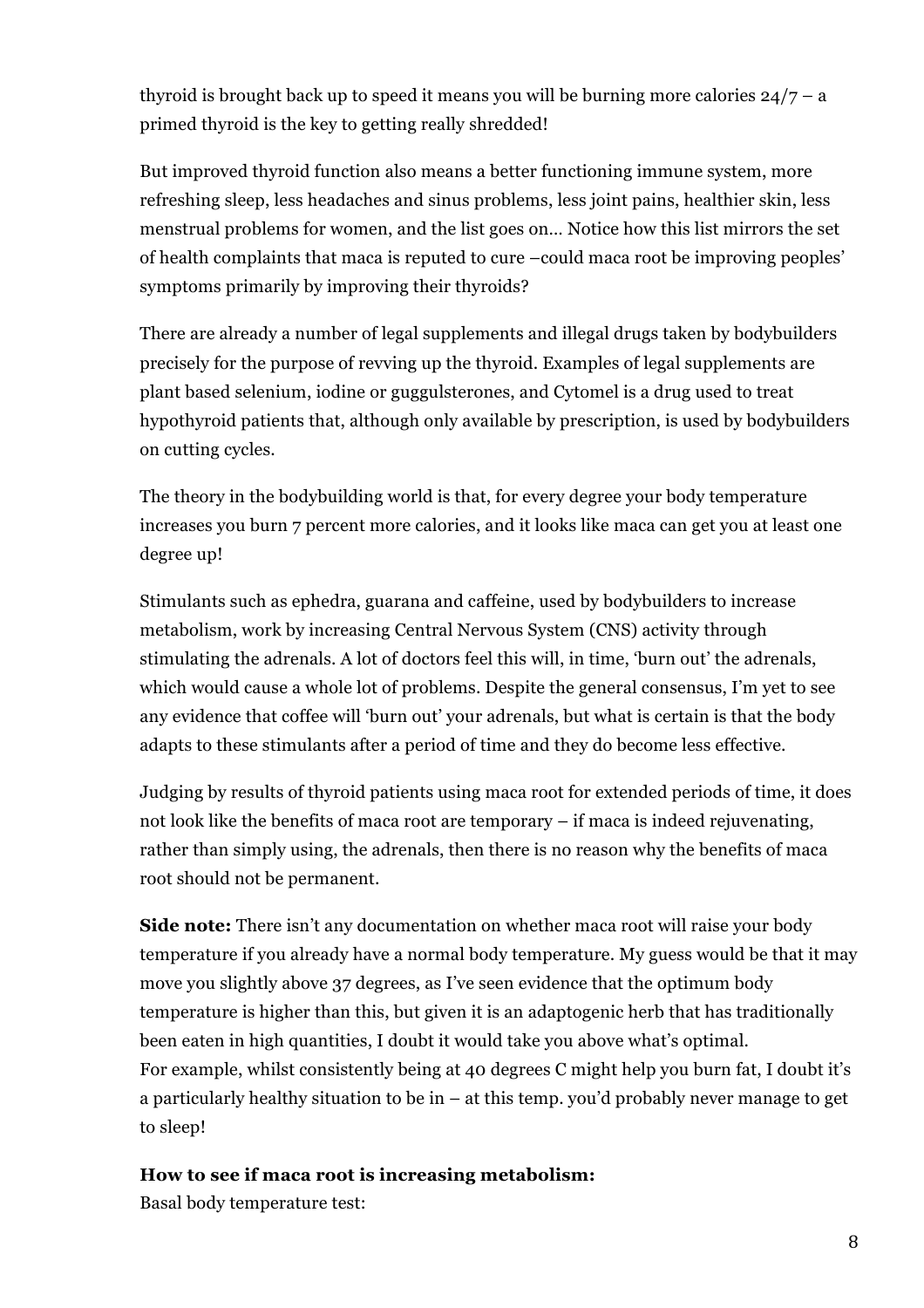-Whilst waiting the couple of days for your maca to arrive, test your temperature using an oral thermometer before getting out of bed in the morning (or eating or drinking anything!). Then work out an average temperature for these three days.

-After a week of taking maca root, take your temperature reading for another three days and see if your average basal body temperature has gone up at all.

-A month after beginning supplementing with maca root repeat this temperature challenge again and note any change to basal body temperature.

As far as possible, try to keep other variables constant:

For example, don't test your temperature a month after starting maca, see a huge increase in basal body temperature, think it was maca but later realise you had also been taking a yohimbe or guggulsterones supplement at the same time – what caused the increase, maca or either of these other two thermogenic supplements?

Bear in mind that, valuable as it is, this test has its limitations. Even a really rough night's sleep can cause you to wake up with a slightly lower basal body temperature. However, if you track your morning temperature regularly you should see a fair trend and therefore will be able to judge if maca root is working for you in this regard.

**Side bar:** If you have a consistently low body temperature it is generally an indication of adrenal or thyroid problems. I tackle these issues in a number of articles on this website. Please skim through these as thyroid and adrenal problems can be resolved quickly once you have access to the right information… You'll feel 100 percent better when you do! [If you want a more accurate but more time consuming protocol for measuring body temperature then try Dr. Rind's body temp. test]

#### **Benefits of Maca root are increased fertility:**

Alright, we've looked at a few of the main reasons why us muscle-worshipping guys would want to add maca to our diets, but we haven't explicitly talked about how maca root can help with girls' hormonal issues.

Maca is recommended to women as being a fertility herb. In fact, this was the main quality attributed to maca root by the Incas, before the Spaniards arrived, and is the reason why it was considered magical and used in sacred rites by them and their descendants.

The sheer volume of anecdotal reports about the benefits of maca root for fertility problems is astounding. It appears maca relieves PMS symptoms such as headaches and depression in as little as a few days and makes menopause a stroll in the park for most women.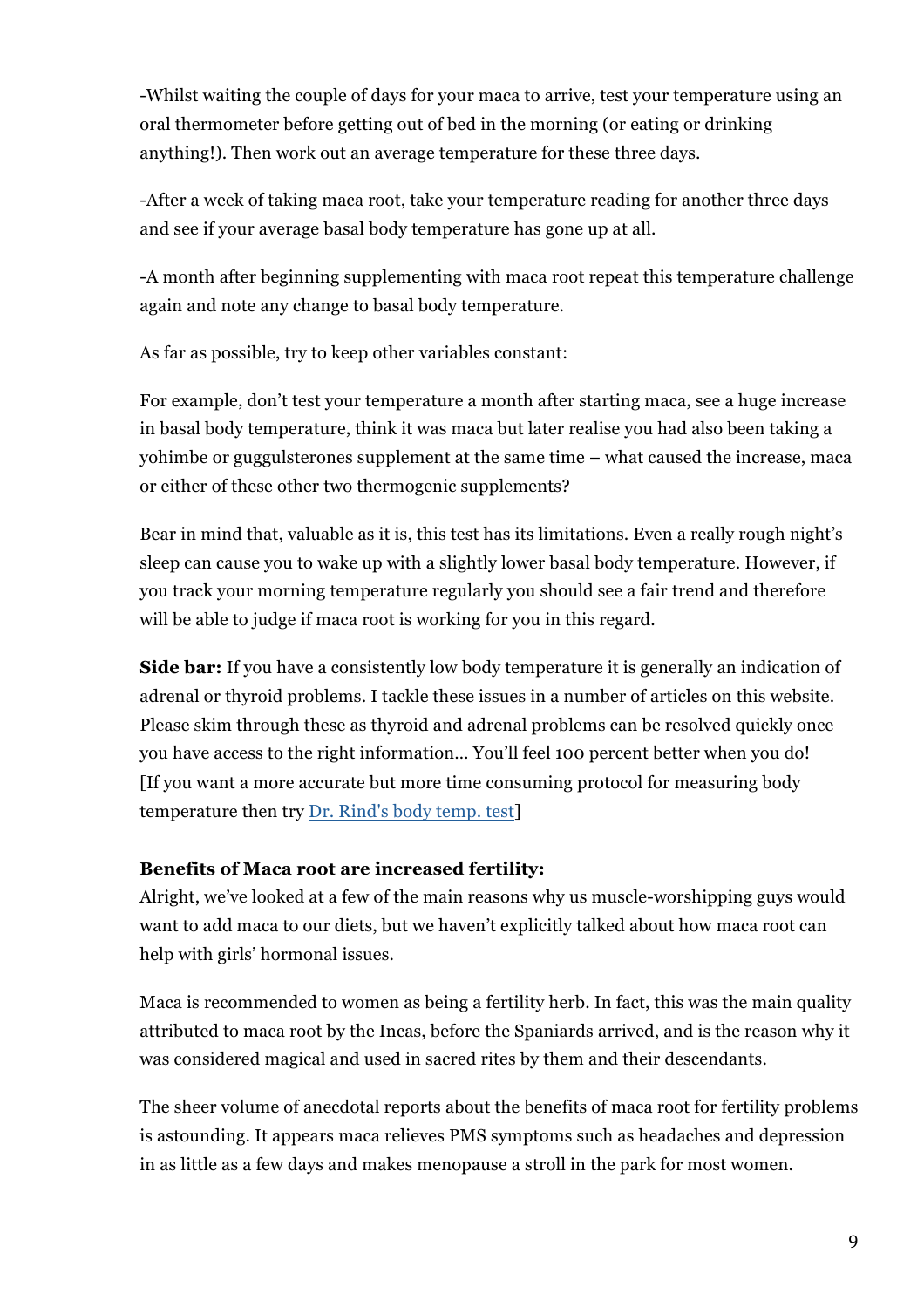Therefore it's not surprising that womens' fertility rates improve considerably through using maca.

There are a number of rodent studies showing benefits of maca root are greatly improved fertility, and human studies only reinforce these results. To quote the results of one study done on women in 2008:

'maca reduces psychological symptoms, including anxiety and depression, and lowers measures of sexual dysfunction in postmenopausal women independent of estrogenic and androgenic activity.'(11)

Maca is worth a try if you ever suffer hormonal problems. Many women feel the benefits of maca root after taking as little as one quarter teaspoon of maca per day.

#### **Safety concerns with maca?**

It's worth pointing out that eating very large quantities of maca root could, in theory, cause thyroid problems. Maca contains glucosinolates, like other edible plants in the mustard family, which taken in excess along with a low-iodine diet, can lead to the development of a thyroid condition called goiter (where the thyroid gland enlarges and thyroid hormone production decreases).

But, there have been no reported cases of goiter from eating large amounts of maca. Maybe processing eliminates this risk, or maybe the high concentrations of iodine in maca counteracts the risk – either way I wouldn't worry about this given that maca has been eaten as a staple in Peruvian cuisine for thousands of years with only benefits of maca root being reported.

#### **Final thoughts:**

OK, we've talked about the benefits of maca root for you, and I'm sure you'll agree the benefits of maca root look fairly impressive. However, we haven't really gone into depth about what's in maca that is helping so many people.

Whilst studies show benefits of maca root are improved sex drive, fertility rates etc., they don't seem to shed much light as to how maca's working. In fact, many studies seem to indicate that, despite improving hormonal issues, maca doesn't actually change hormone levels at all!

*Ed Clements is a fitness and health writer who offers advice to men and women explaining how to optimise hormone balance through diet, training, lifestyle improvement and through intelligent supplementation.*